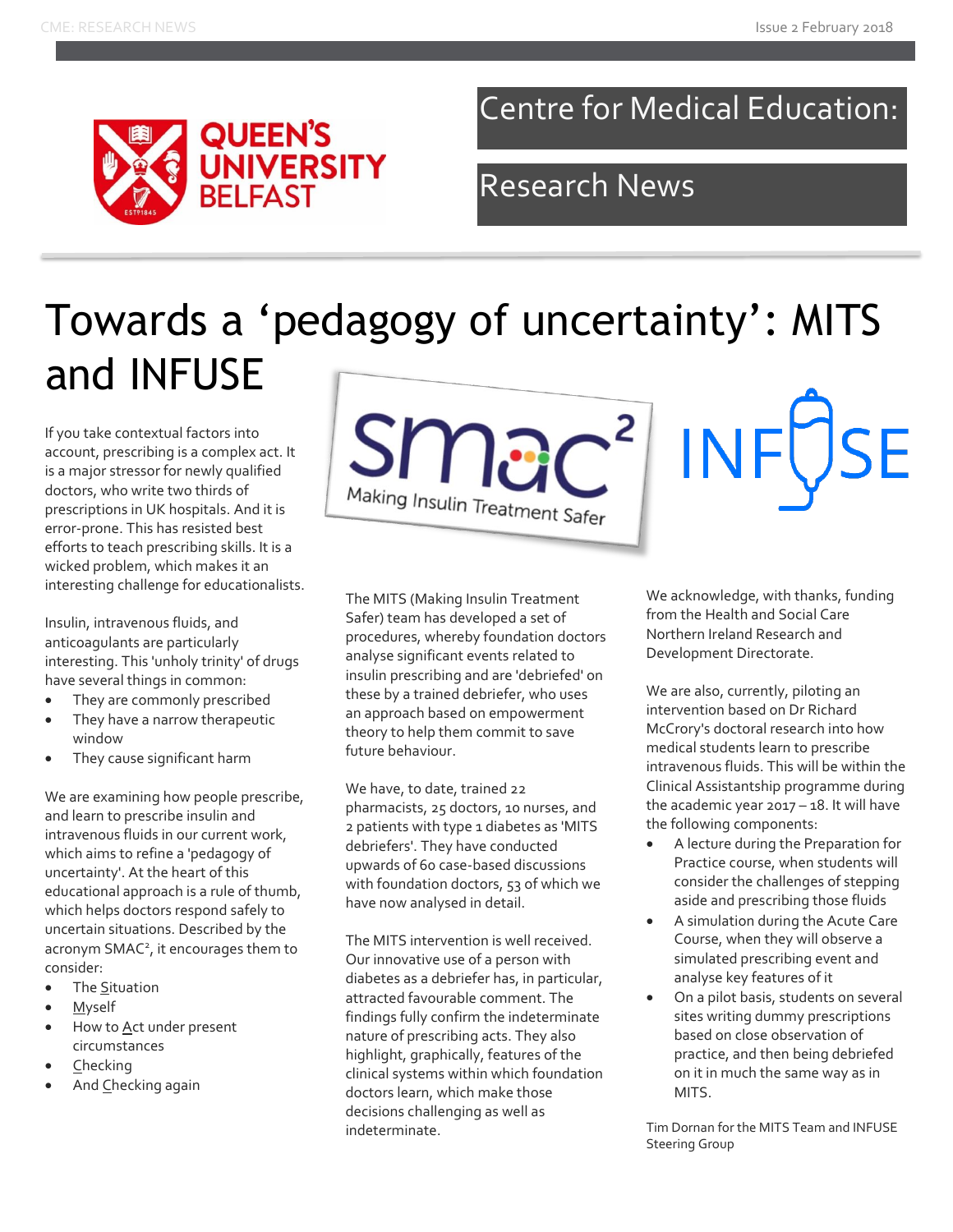#### Simulation based education: Beyond the manikin…. but not the person

Gerry Gormley and Jenny Johnston have secured funding for a new PhD studentship in CME. The project entitled 'Simulation based education: beyond the manikin….but not the person' has been advertised and the successful candidate will be due to start in Sept 2018. The overall aim of this project is to develop an understanding of the key concepts of

patienthood that best guides simulation based educational practice, particularly when working with simulated patients. This educational PhD provides an exciting opportunity to investigate the representation of patients, and their illness experiences, in simulation based educational (SBE) frameworks. SBE aims to have a transformative impact on learners in providing competent and compassionate healthcare. The overall purpose of this project is to explore how best patients, and their experiences of illness/ healthcare, are best represented in SBE frameworks.

#### **Patients, persons, people and manikins**

Technology (for example simulation manikins) in SBE acts as an enabler for learning that should be underpinned by sound / theorised pedagogy. Crucially the instrumentalisation of patients by using clinical manikins risks dehumanising the patient-learner relationship in SBE. As medical educators we are morally and ethically bound to ensure we represent and involve the individuals who our students will serve - patients. Despite their name of 'simulated' patients, SPs do not see their role as being simulated. Instead, they view themselves as real patients, and as patients' representatives. This sense of vocational identity - of giving something of themselves in order to help medical students and their future patients - is a cornerstone of their activity. They are highly conscious of their own agency in countering a dehumanising technical discourse of medicine. Coupled with the fact that the SBE has and continues to explore more complex real-life encounters – now more than ever we need to have patients' experiences help shape and guide simulate based learning. It could be argued that by not keeping SBE rooted in the diverse range of real patient experiences, can have a detrimental impact of the transfer of skills into real practice.

#### 'Out of the mouths of babes'. Systems research into childcentred medical education

Professors Tim Dornan and Mike Shields of QUB, together with Prof Graham Roberts of Southampton University, were recently awarded ASME's inaugural doctoral studentship. This enables us to carry forward our work on patient-centred medical education, in paediatric contexts. Children, like adults, are sometimes treated as 'teaching objects'. We propose that they might be involved in a in a less paternalistic way and given more agency.

In order to research how this might be, the award will allow a doctoral student first to conduct a review of published research into children's involvement in medical education. The next stage will be to observe clinical education directly to see how, in reality, children are involved in it. The context for this will be cystic fibrosis; a chronic disease in which children have extended

and repeated health care experiences, and develop expertise related to the disease.

Having completed this ethnographic work, the doctoral student will invite children to describe their experiences by drawing 'rich pictures'. This novel research technique has been used successfully by Dr Richard McCrory in his doctoral research; using it in children is an interesting new direction. The next phase of the work will be to explore doctors' readiness to give children agency in practice and education. And, finally, to pilot an intervention and evaluate how children could be given more agency.

Dr Freddie Speyer, paediatric trainee in Southampton, will be conducting the research as an external PhD student. This will enable him to triangulate observations in England with observations in Northern Ireland and thereby enhance the transferability of his research. We look forward to welcoming him as a regular visitor to Belfast and member of our education research community.

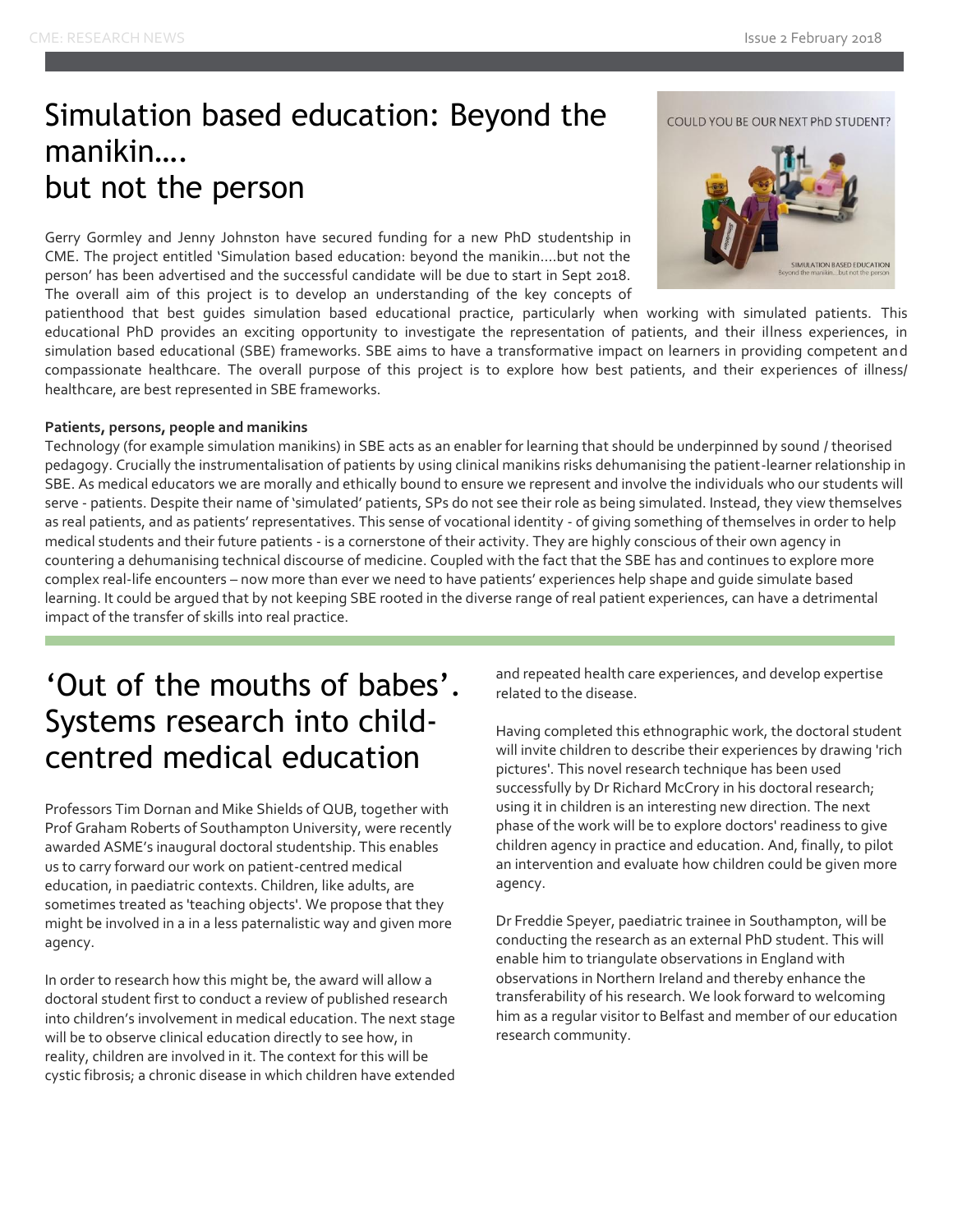#### Research Student Lifecycle Update

The Research Student Lifecycle aims to provide students, faculties, schools, supervisory staff, and other University stakeholders with greater visibility of where research students are in the Research Student Lifecycle.

The Centre for Medical Education is embracing this new system and students, supervisors and administrators can now easily access, upload and track all necessary parts of the student's journey. Students can upload supervisory meeting reports, supervisors can carry out APR using the system and administrators can ensure all elements of the process are being carried out within timescales set.



### Knowing your left from your right?

Dr Carl Brennan, GPSt3 research registrar

How accurate do you feel you are differentiating right from left? Some find this skill easy while others more difficult. Choosing left or right is a complex skill which requires numerous cognitive functions, such as, mental rotation. Additionally, there are numerous possibilities why individuals differ in their ability to differentiate left from right but evidence is sparse. Given that right-left discrimination is a 'skill' can an individual improve their ability to differentiate left from right?

During the interview we explored Left-Right discrimination as a skill and the factors which may impact on an individual's Left-Right discrimination ability, such as, mental rotation, gender and distraction. Then it was time for Emer to try out the Left-Right SAFMEDS Flashcards (figure 3). To find out how

Emer performed using the Left-Right SAFMEDS Flashcards follow the link:



*Figure 1: Left-Right SAFMEDS Flashcard*



*Figure 2: waiting for the interview*

Precision training, is a method developed in Applied Behaviour Analysis

(ABA) which has been used to teach skills to a high degree of speed and accuracy i.e. fluency. Precision teaching using flashcards is called, 'Say All Fast, Minute Each Day, Shuffle' (SAFMEDS). Bespoke Left-Right SAFMEDS flashcards (figure 1) have been developed and it is being investigated their impact of individuals left-right discrimination ability.

To add to this Left-Right excitement, BBC radio presenter Emer Maguire (presenter of 'Science and Stuff with Emer Maguire') was intrigued and invited Dr Gerry Gormley and me for a radio interview to discuss the world of Right and Left. Sitting in the waiting area of the BBC broadcasting house the nerves began to build (figure 2) - however I didn't need to worry! Emer discussed the format of the radio interview and put us at ease as she reported she had difficulty choosing left or right herself!



*Figure 3: Emer practicing with the Left-Right SAFMEDS Flashcards*



*Figure 4: interview complete but do you notice anything? L-R Gerry Gormley, Emer MaGuire, Carl Brennan*

This was a great opportunity to present the world of left/right to a wider audience. To find out more listen to the full interview at 'Science and Stuff with Emer Maguire' [\(http://www.bbc.co.uk/programmes/b099b3k8#play\)](http://www.bbc.co.uk/programmes/b099b3k8#play) (between minutes 5 and 12) (aired: 24/10/2017)). Additionally, to gain further insight in to Left-Right Discrimination read "When Right could be so Wrong. Laterality Errors in Healthcare" published in the Ulster Medical Journal [\[https://www.ums.ac.uk/umj087/087\(1\)003.pdf\]](https://www.ums.ac.uk/umj087/087(1)003.pdf).